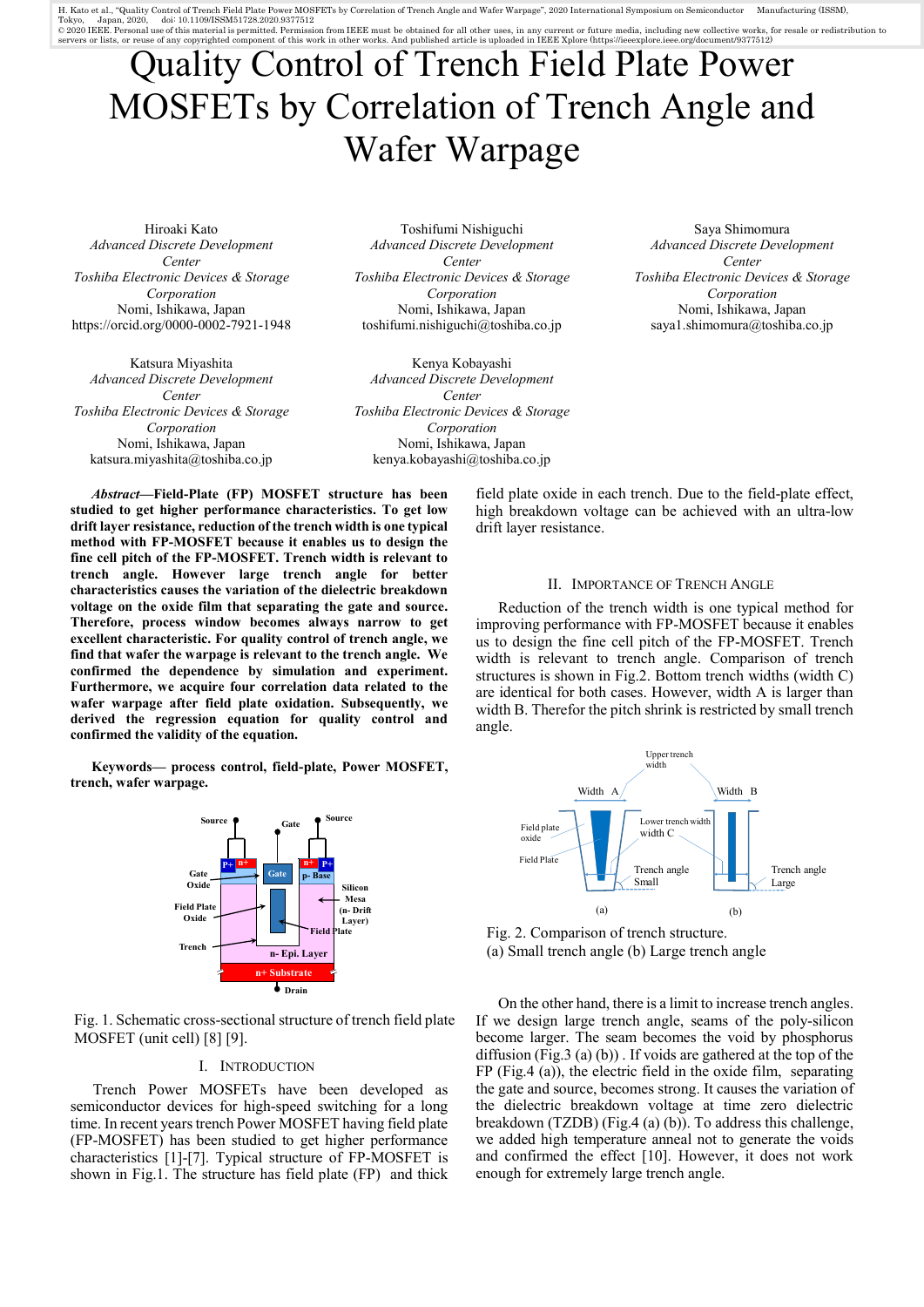

Fig. 3. (a) Cross sectional SEM photograph of FP after polysilicon formation. (b) Cross sectional SEM photograph of FP after phosphorus diffusion. (c) Measurement condition on TZDB.



Fig. 4. (a) Measurement condition on Time Zero Dielectric Breakdown (TZDB) (b) The variation of the dielectric

Fig. 5 shows the number of trenches including voids among 100 trenches. The voids completely disappeared after 1100 °C  $N_2$  anneal at trench angle 88.8 degree, but not at 89.5 degree. Therefore, process window becomes always narrow to get excellent characteristic. Thus, quality control of trench angle is very significant.



Fig. 5. Number of trenches including voids of (a) no annealing with trench angle of 88.8 degree, (b) 900 ℃ oxidation only with trench angle of 88.8 degree (c) 900 ℃ oxidation and 1100 °C  $N_2$  annealing with trench angle of 88.8 degree [10], and (d) 900 °C oxidation and 1100 °C N<sub>2</sub> annealing with trench angle of 89.5 degree

# III. TRENCH LAYOUT AND THE WAFER WARPAGE

The definition of direction is shown in Fig.6 (a). The trench is extended to X-direction. Once we form the oxide on the wafer surface, wafer becomes convex because of the compressive stress in the oxide in Fig.6 (b). The stress is occurred by the difference of the coefficient of thermal expansion (CTE) [11]-[13].



Fig.6. (a) Definition of X-direction and Y-direction, (b) Definition of wafer warpage

# IV. CORRELATION BETWEEN THE TRENCH ANGLE AND THE WAFER WARPAGE

We confirmed dependence for trench angle of the incidence of low breakdown voltage at TZDB. 219 pieces were evaluated at each angle. Samples with breakdown electric field of less than 8.3 MV/cm were considered as "defective" in Fig. 7. Defects are rapidly increasing at 89.5 degree. This result is also consistent with the behavior of void occurrence rate inside the trench (Fig. 5). In addition, we evaluated wafer warpage because control of the wafer warpage is very important for FP-MOSFET[8] [9]. As a result, we find that wafer the warpage in Y-direction after field plate oxidation is relevant to the trench angle (Fig. 7). Typically, wafer warpage is affected by shear stresses. Therefore we go over Y-directional shear stress after field plate oxidation by utilizing the simulation model that was already developed [13]. Consequently, it turned out that the field plate oxide at trench bottom has strong compressive stress as the angle decreases.



Fig. 7. Wafer warpage after field plate oxidation and Incidence of low breakdown voltage.

The stress produces the tensile stress on the silicon at trench bottom (Fig. 8). Furthermore, the simulated wafer warpage indicates the similar tendency to an actual value (Fig.7).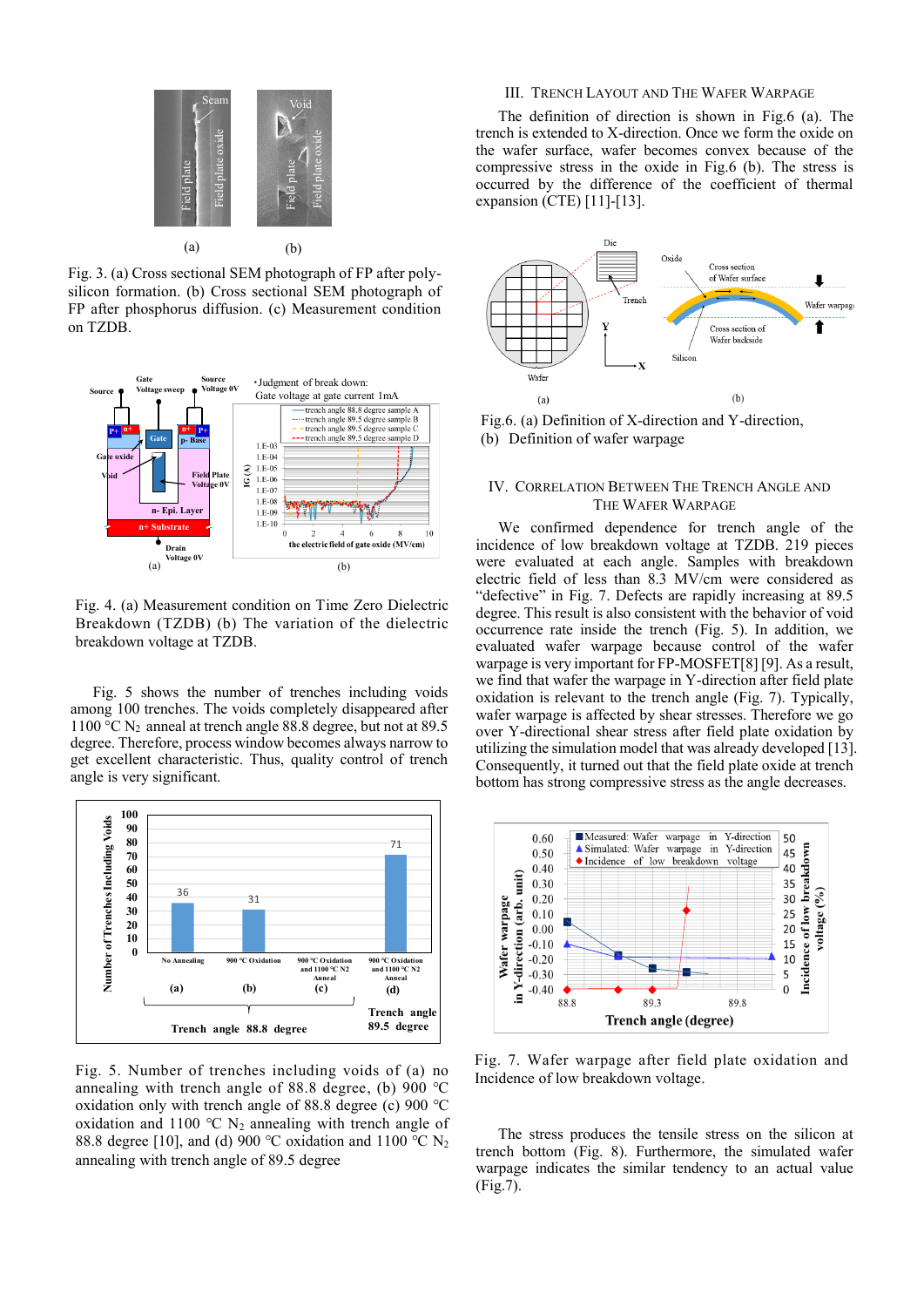

Fig. 8. Simulated shear stress distribution in Y-direction

In addition to the simulation, we clarified strong compressive stress at trench bottom by checking the oxide thickness after FP formation. The thickness of field plate oxide at trench bottom is proportional to the trench angle. In contrast, the dependence of the thickness of field plate oxide at trench side is small (Fig.9). It indicates that the supply of oxidant at field plate oxidation was reduced at the bottom of the trench because the compressive stress of the oxide film at the bottom of the trench was strong by the narrow width.



Fig. 9. (a) Cross section after field plate formation in Ydirection. (b) Thickness of field plate oxide at trench bottom and trench side wall.

#### V. QUALITY CONTROL

We acquire another four correlation data related to the wafer warpage after field plate oxidation. They are film thickness of the wafer backside, width of the trench, depth of the trench and the thickness of filed plate oxide. Then we derived the regression equation. The equation enables us to calculate the trench angle by using the previously described quality control data of four parameters and the wafer warpage after field plate oxidation. We confirmed the validity of the formula by using three lots with different trench angles. The result of the trench angle by utilizing the regression equation is shown in Fig. 10. Measured trench angles fit in well to calculated trench angles.



Regression equation: Wafer warpage (arb. unit) =  $39.5 - 6.33E-3$  (film thickness of the wafer backside) +  $5.35E-3$ (depth of the trench)- 9.41E-3 (width of the trench)- 4.64E-1 (trench angle) + 3.59E-4(the thickness of filed plate oxide)

Fig. 10. Measured trench angles fit in well to calculated trench angles by wafer warpage.

#### VI. CONCLUSION

We confirmed dependence for trench angle of the incidence of low breakdown voltage at TZDB. Defects are increasing rapidly under the condition of 89.5 degree. The TZDB result indicates the similar tendency to the number of trenches including voids. In addition, we found the correlation between trench angle and wafer warpage after field plate oxidation and confirmed the mechanism by two methods. One is Y-directional shear stress simulation that was already developed. The other is checking the oxide thickness after FP formation. Furthermore, we derived the regression equation for quality control by correlation of trench angle and wafer warpage and confirmed the validity of the equation.

## **ACKNOWLEDGMENT**

The authors would like to thank Kohei Oasa and Tatsuya Nishiwaki for useful discussions, Tetsuya Ohno and Ryo Terada for SEM observation, and Hiroyuki Kamijo for their encouragement.

#### **REFERENCES**

- [1] Y. Baba, N. Matsuda, S. Yanagiya, S. Hiraki and S. Yasuda, "A Study on a High Blocking Voltage UMOS-FET with a Double Gate Structure," Proc. of ISPSD, 1992, pp. 300-302.
- [2] W. Saito, "Comparison of Theoretical Limits between Superjunction and Field Plate Structures," Proc. of ISPSD, 2013, pp. 241-244.
- [3] G. E. J. Koops, E. A. Hijzen, R. J. E Hueting and M. A. A. in't Zandt, "Resurf stepped oxide (RSO) MOSFET for 85V having a record-low specific on-resistance," Proc. of ISPSD, 2004, pp.185-188.
- [4] M. A. Gajda, S. W. Hodgskiss, L. A. Mounfield and N. T. Irwin, "Industrialization of resurf stepped oxide technology for power transistors," Proc. of ISPSD, 2006, pp.109-112.
- [5] P. Goarin, G. E. J. Koops, R. van Dalen, C. L. Cam and J. Saby, "Splitgate resurf stepped oxide (RSO) MOSFETs for 25 V applications with record low gate-to-drain charge," Proc. of ISPSD, 2007, pp. 61-64.
- [6] K. Kobayashi, T. Nishiguchi, S. Katoh, T. Kawano and Y. Kawaguchi, "100 V Class Multiple Stepped Oxide Field Plate Trench MOSFET (MSO-FP-MOSFET) Aimed to Ultimate Structure Realization," Proc. of ISPSD, 2015, pp. 382-385.
- [7] K. Kobayashi, H. Kato, T. Nishiguchi, S. Shimomura, T. Ohno, T. Nishiwaki, K. Aida, K. Ichinoseki, K. Oasa and Y. Kawaguchi, "100-